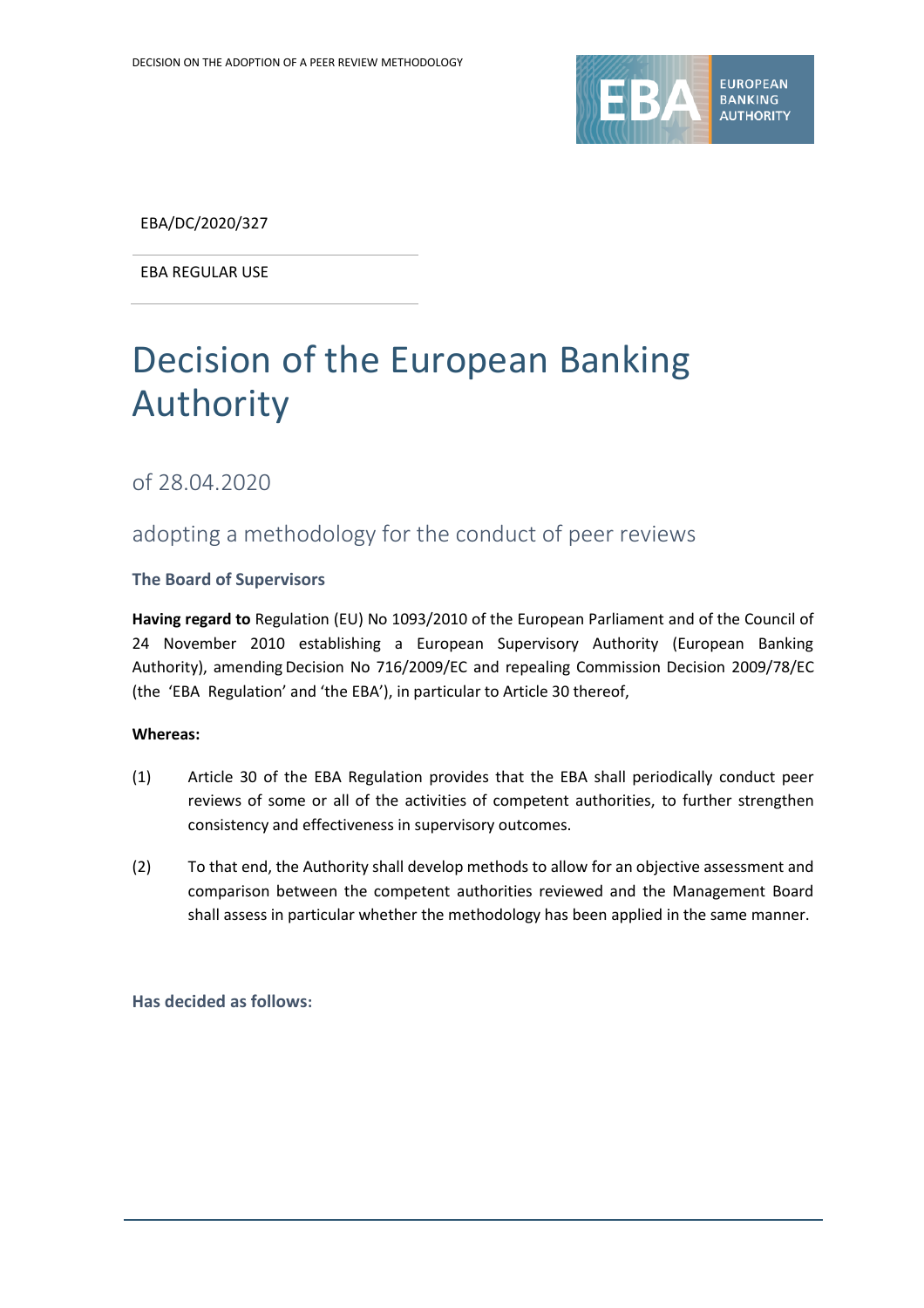

# Title 1 – General provisions

### **Article 1**

This document sets out the methodology for peer reviews, including the guidance and procedures for the completion of both self-assessments and review by peers, the reporting and publication requirements, and the follow-up work.

### **Article 2**

A peer review constitutes an assessment and comparison of the effectiveness of the supervisory activities and the implementation and effectiveness of the provisions of competent authorities<sup>1</sup>. This includes, inter alia, regulations, procedures, enforcement powers and practices. These are assessed vis-à-vis those of their peers.

#### **Article 3**

Peer reviews are conducted in accordance with the two-year work plan by Review Committees in order to further strengthen consistency in supervisory outcomes and to facilitate the identification of supervisory best practices across competent authorities. Follow up-measures may be adopted in the form of guidelines and recommendations pursuant to Article 16 and opinions pursuant to Article 29(1)(a) of the EBA Regulation.

#### **Article 4**

-

The peer reviews shall include but shall not be limited to, an assessment of:

- (a) the adequacy of resources, the degree of independence and governance arrangements of the competent authority, with particular regard to the effective application of the Union acts referred to in Article 1(2) of the Regulation and the capacity to respond to market developments;
- (b) the effectiveness and the degree of convergence reached in the application of Union law and in supervisory practice, including regulatory technical standards and implementing technical standards, guidelines and recommendations adopted under Articles 10 to 16 of the Regulation, and the extent to which the supervisory practice achieves the objectives set out in Union law;
- (c) the application of best practices developed by some competent authorities which might be of benefit for other competent authorities to adopt; and
- (d) the effectiveness and the degree of convergence reached with regard to the enforcement

 $<sup>1</sup>$  'competent authorities' means the authorities defined in Article 4(2) of the Regulation, including authorities</sup> from the EEA countries.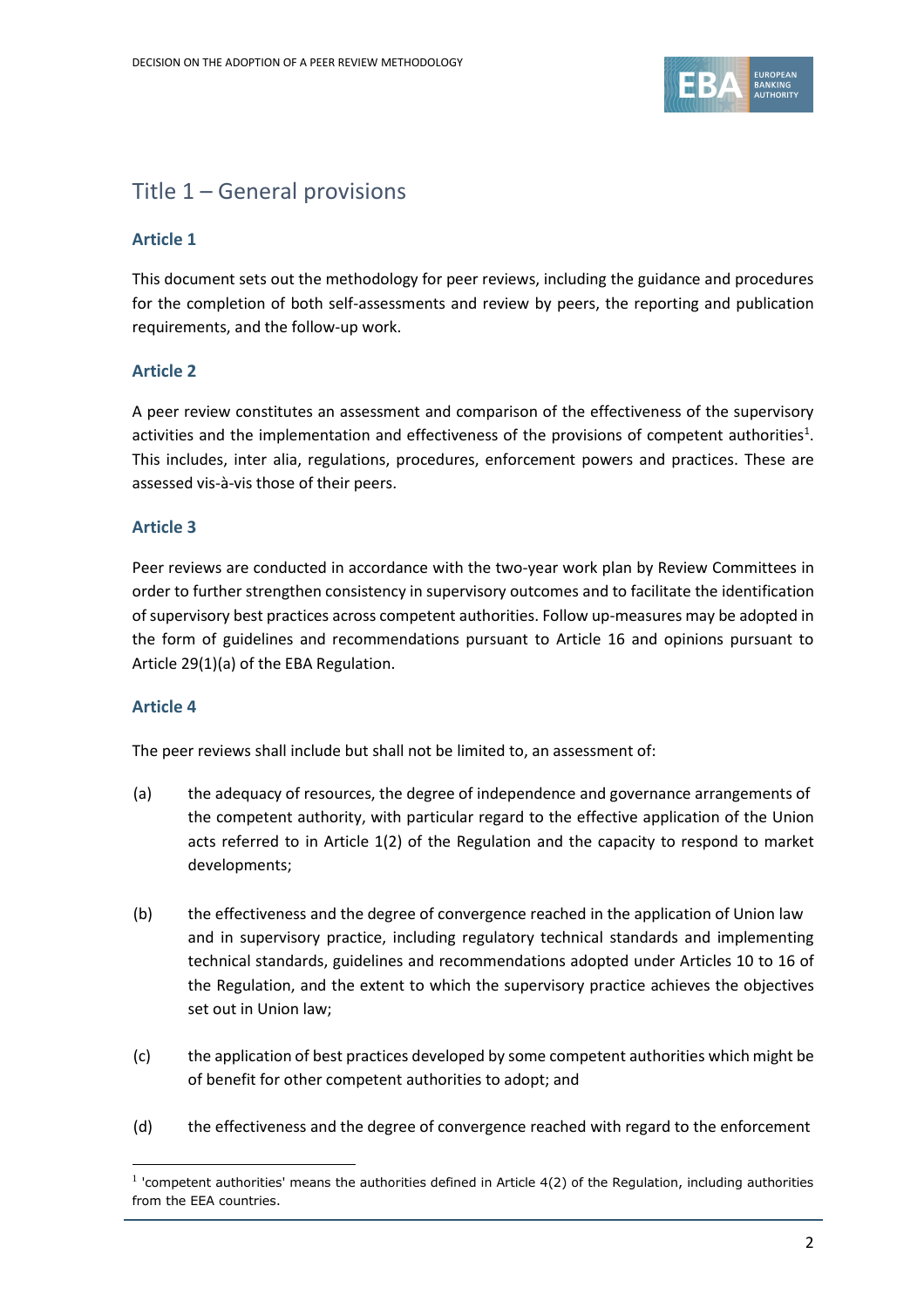

of the provisions adopted in the implementation of Union law, including the administrative measures and sanctions imposed against persons responsible where those provisions have not been complied with.

### **Article 5**

Review Committees shall strive to complement and avoid duplicating other European Banking Authority ("EBA") and other EU bodies' review/evaluation projects.

### **Article 6**

Where necessary the Chair of a Review Committee may consult relevant EBA Standing Committees and Working Groups on the on-going work of a review committee.

#### **Article 7**

Review committees shall carry out peer reviews in accordance with the terms of reference approved by the Board of Supervisors for the peer review,. The terms of reference will define, inter alia, the objective, scope, reference period and the timeline for the review and also where applicable, outline proposed consultation and / or interaction with relevant EBA Working Groups.

#### **Article 8**

The peer review assessments shall take into account the actual practices of competent authorities and not only the existing national legal, regulatory and supervisory standards.

#### **Article 9**

The Review Committee shall work in an objective and transparent manner.

#### **Article 10**

The Review Committee shall strive to work by consensus. When there are differing views amongst the Review Committee members on items presented for approval to the Board of Supervisors, the majority view shall be presented, however minority views may also be presented.

#### **Article 11 – Structure of the peer review**

A peer review exercise normally comprises a self-assessment conducted by competent authorities followed by a review by peers. However in some cases a review by peers may not necessarily follow. The complete process can be broadly classified into six phases:

 *the establishment phase* which comprises the selection of a topic according to the 2-year work plan; an open call for participation in a Review Committee by the EBA Chairperson; the establishment of a Review Committee and the adoption of the terms of reference in accordance with Article 8 of the EBA Peer Review Decision;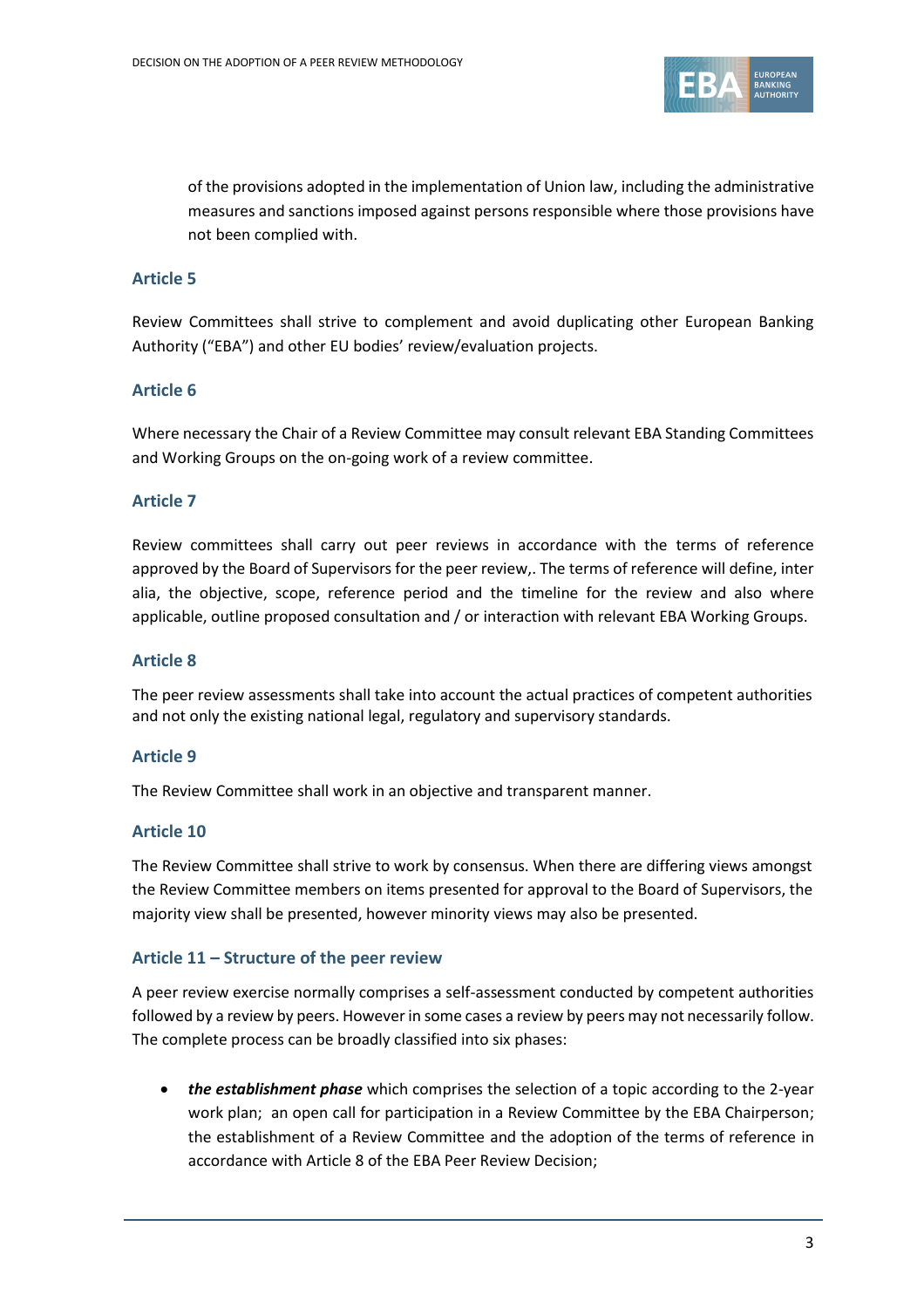

- *the preparatory phase* which compromises the development and approval of the selfassessment questionnaire, including definition of assessment criteria and benchmarks, by the Review Committee, decision on confidentiality by the Review Committee and the distribution of tasks within the Review Committee, testing of the self-assessment questionnaire;
- *the self-assessment phase* which comprises the launch of the self-assessment questionnaire, completion of the questionnaire by the competent authorities and consistency check of the responses provided by competent authorities following which information provided by the competent authorities is reviewed, discussed and clarified with the relevant competent authorities and a draft summary report is prepared for discussion by the Review Committee;
- **the review by peers phase** in which, based on findings from the discussion on the draft summary report, the review by peers is conducted, the finalisation and approval of the final report by the Review Committee for approval by the Board of Supervisors;
- *the follow-up measures phase* in which, the Review Committee, based on the follow-up measures it deemed appropriate, proportionate and necessary as a result of the peer review in the peer review report may propose the issuance of guidelines and recommendations pursuant to Article 16 and opinions pursuant to Article 29(1)(a) of the EBA Regulation. Additionally the Review Committee subject to approval by the Board of Supervisors, when applicable, may request submission of individual progress reports by competent authorities. The Chair of the Review Committee shall present a summary of the progress reports to the Board of Supervisors in accordance with an agreed timeline;
- **the follow-up report phase** in which two years after the publication or the peer review report the Review Committee shall prepare a follow up report and submit the follow up report for adoption to the Board of Supervisors. The follow-up report shall include an assessment of, but shall not be limited to, the adequacy and effectiveness of the actions undertaken by the competent authorities that are subject to the peer review in response to the follow-up measures of the peer review report.

### **Article 12 – Use of existing information**

Existing information and evaluations already made with regard to the competent authority concerned shall be taken into account. The Review Committee shall determine, on a case-by-case basis, the use of existing information and evaluations for the purposes of the peer review. In so doing, account will be taken of various factors, including: the source and scope of the information/evaluation; the topic to which the information/evaluation relates; when the information/evaluation was prepared and the time frame to which it relates.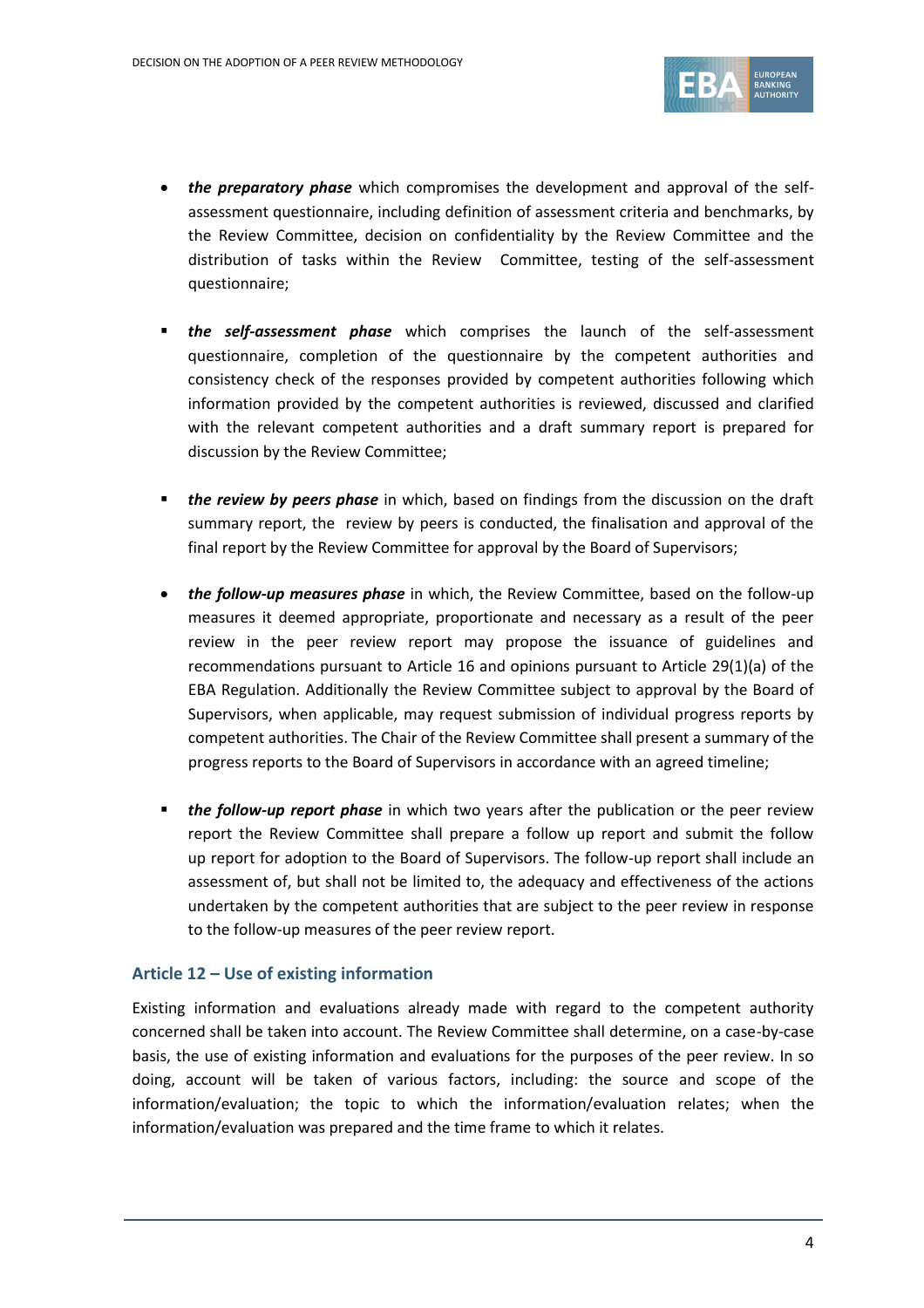

# Title 2 – The Preparatory Phase

### **Article 13**

For each supervisory provision or practice subject to peer review, the Review Committee shall devise the 'assessment criteria', a corresponding set of 'questions' (the 'self-assessment questionnaire') addressed to the competent authorities, the 'benchmarks' and possible 'requests for further information'.

#### **Article 14**

Competent authorities will self-assess against the 'assessment criteria', 'questions' and 'benchmarks' and the Review Committee will review whether the objective of each supervisory provision or practice is sufficiently met.

#### **Article 15 – Assessment criteria**

The 'assessment criteria' comprise the essential elements and intended outcome of the supervisory provision or practice subject to peer review. The 'assessment criteria' must be as objective as reasonably possible, although some degree of interpretation might be necessary to reflect what the day-to-day implementation of these provisions would imply.

#### **Article 16 – Reference period**

- 1. For each peer review a reference period shall be established.
- 2. Decisions as to the length of the reference period shall be taken within the context of the specific peer review. Where appropriate, within one project, the reference period applicable to particular provisions could differ. For example, provisions leading to routine actions may be assessed under a shorter period compared to provisions addressing rare cases.

#### **Article 17 – Questions**

- 1. Questions' shall be devised based on the 'assessment criteria' in order to ascertain the competent authority's level of compliance with the 'assessment criteria'. Questions' shall be as clear and objective as possible and the number of 'questions' may vary, usually in accordance with the level of detail of the 'assessment criteria'.
- 2. 'Questions shall typically require the competent authority to provide a 'yes' / 'no' / 'not applicable' response. A space shall be provided for the competent authorities to explain their answer where appropriate. Where appropriate, open questions may be used.
- 3. The self-assessment questions shall be 'field-tested' by an ad-hoc testing team, composed of Review Committee members or experts from competent authorities not participating in the drafting work.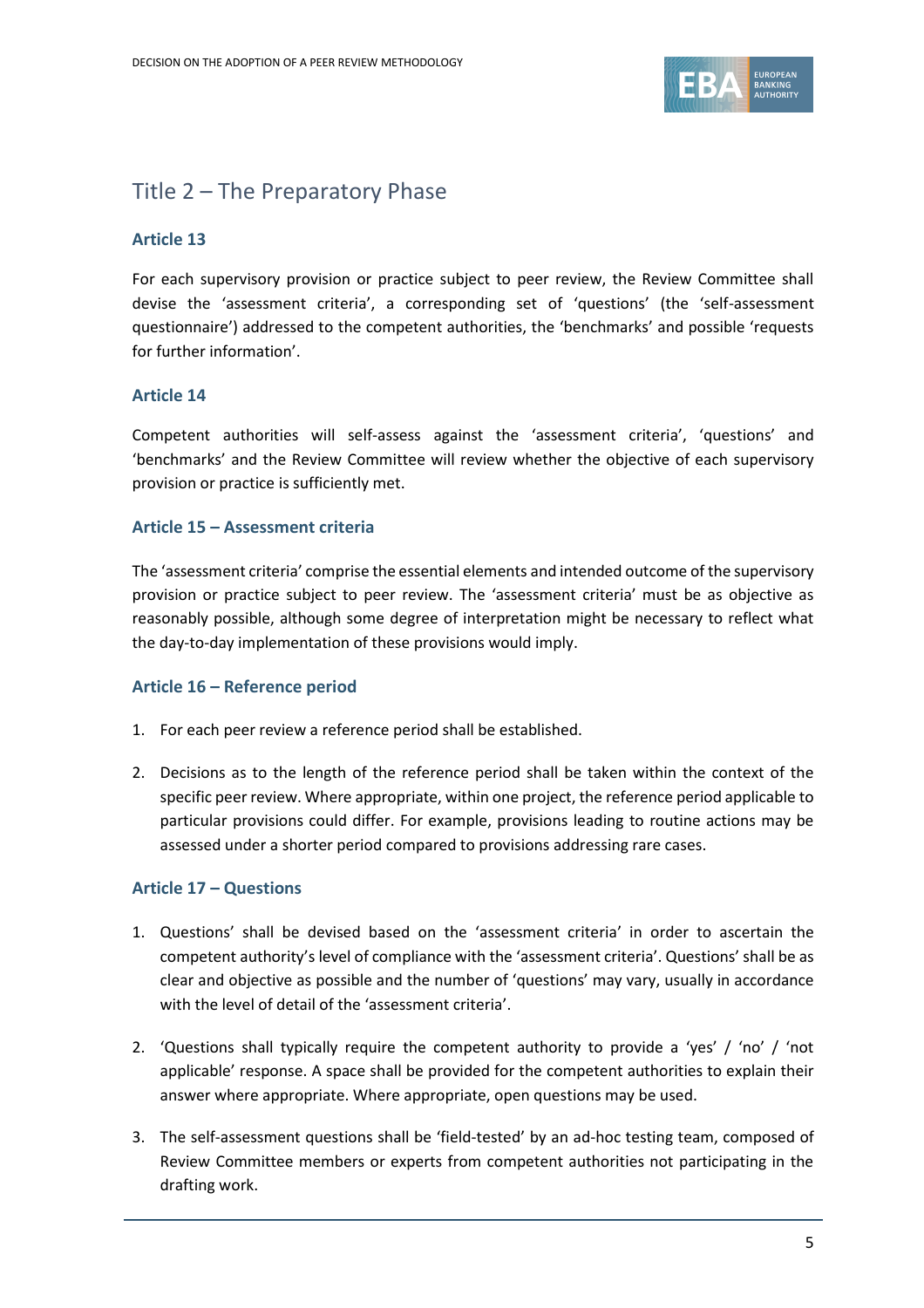

4. The Review Committee shall determine the type(s) of supporting evidence which shall accompany the answers to the 'questionnaire', such as relevant data, copies of laws, regulations and supervisory guidance, internal procedures and other written material that may be relevant.

#### **Article 18 – Confidentiality**

- 1. When devising the 'assessment criteria', 'questions', 'benchmarks' and possible 'requests for further information', the Review Committee shall seek to define the categories of information to be classified as confidential or not suitable for external publication purposes taking into account Article 11 of the Peer Review Decision. Should confidentiality issues arise which fall outside the predetermined categories of confidentiality, these shall be addressed by the Review Committee with assistance from EBA staff on a case by case basis.
- 2. All external participants and external experts consulted during the peer review process shall be obliged by professional secrecy, and as such will need to be bound by a suitable confidentiality agreement(s).
- 3. All Members of the Board of Supervisors and the Management Board, the Executive Director and members of EBA's staff, including secondees, and all other persons carrying out tasks for EBA on a contractual basis, are subject to the requirements of professional secrecy as set out in Article 1 of the EBA Decision of the Management Board on Professional Secrecy.

#### **Article 19 – Benchmarks**

- 1. The 'assessment criteria' combine to form the basis of 'benchmarks' which correspond to a transparent and objective evaluation as to what degree each competent authority is effectively implementing the supervisory provision or practice subject to peer review and to what degree intended supervisory outcomes are being achieved.
- 2. 'Benchmarks' will be set for each main set of supervisory provisions or practices under review, and also typically regarding the whole set (overall benchmarks) of supervisory provisions or practices subject to the peer review.
- 3. The Review Committee shall, where appropriate consult with relevant EBA Working Groups when devising the 'benchmarks'.
- 4. When establishing the 'benchmarks', the nature of the supervisory provision or practice being assessed will be taken into account. In particular, different 'assessment criteria' may not be of equal importance and the number of 'assessment criteria' met is not always an indication of the overall evaluation for each supervisory provision or practice subject to peer review. The specific criteria or combinations thereof which correspond to each benchmark will be clearly set out at the beginning of each exercise.
- 5. For benchmarking purposes, the following grade-scales shall be used: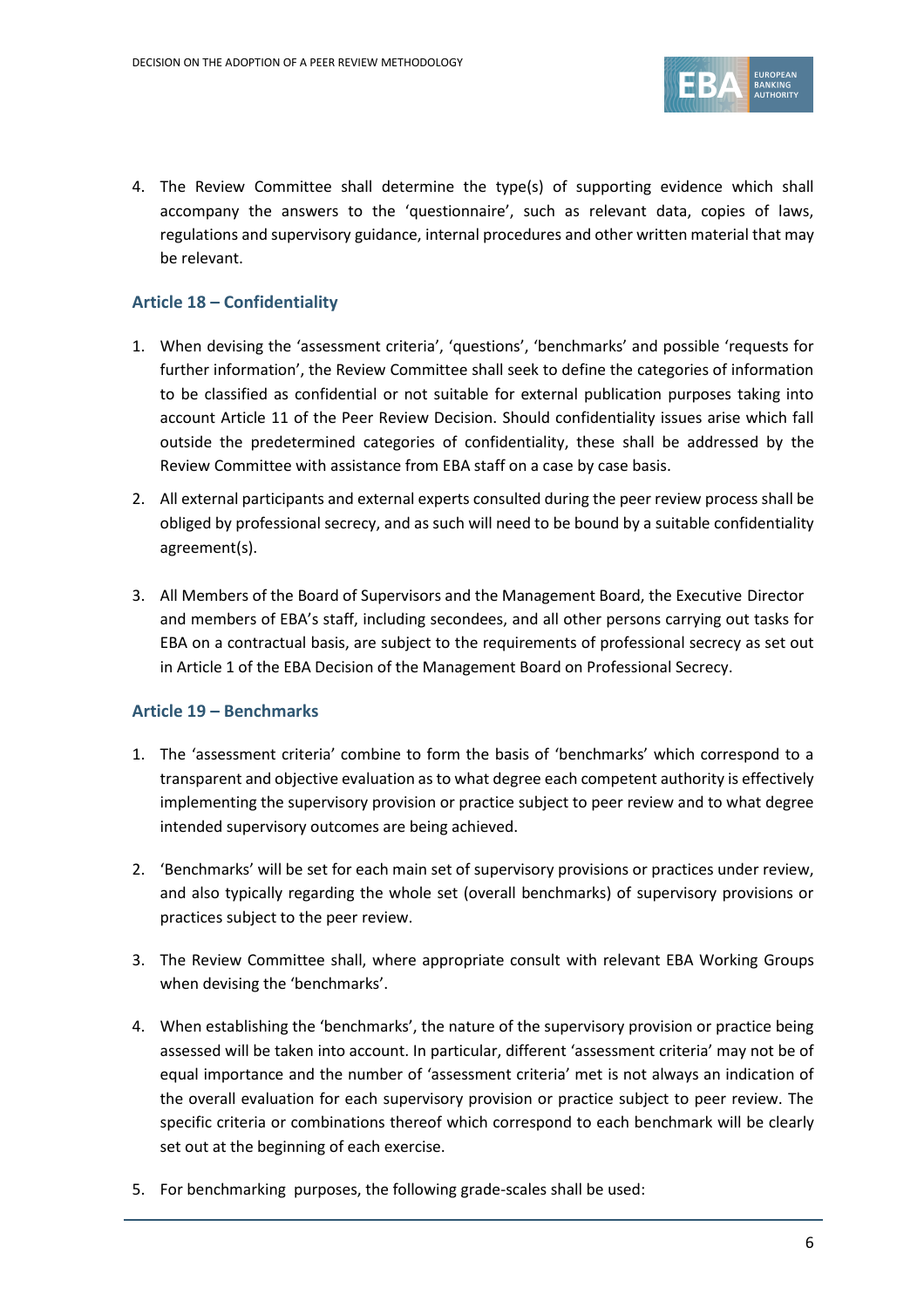

- **Fully Applied**: A provision is considered to be 'fully applied' when all assessment criteria as specified in the benchmarks are met without any significant deficiencies.
- **Largely Applied:** A provision is considered to be 'largely applied' when some of the assessment criteria are met with some deficiencies, which do not raise any concerns about the overall effectiveness of the competent authority, and no material risks are left unaddressed.
- *Partially Applied:* A provision is considered to be 'partially applied' when some of the assessment criteria are met with deficiencies affecting the overall effectiveness of the competent authority, resulting in a situation where some material risks are left unaddressed.
- **Not Applied**: A provision is considered to be 'not applied' when the assessment criteria are not met at all or to an important degree, resulting in a significant deficiency in the application of the provision.
- **Not applicable:** A provision under review is to be considered 'not applicable' when it does not apply given the nature of a competent authority's market.
- *Non-contributing:* A competent authority shall be classified by the Review Committee as 'non-contributing' if it has not provided its contribution within the prescribed deadline.
- 6. The Review Committee may, when necessary given the nature of a specific peer review exercise, devise bespoke grade-scales prior to commencement of the peer review exercise.
- 7. Where overall benchmarks are set, a weighted average of the results from specific benchmarks applied to the self-assessment questionnaire shall be applied with the possibility to weight different areas under self-assessment questionnaire with different weights. In addition, the qualitative output shall include conclusions drawn from the responses to open questions. The overall benchmark shall objectively reflect the overall compliance of each respondent. Additionally, if Review Committee members consider that the adopted overall benchmarks do not adequately reflect the answers and explanations provided in a given self-assessment, minor adjustments could be made for which the rationale shall be clearly stated alongside the published benchmarks.
- 8. To facilitate the identification of best practices, where the Review Committee deems it appropriate, specific benchmarks, distinct from those aimed at assessing compliance can be designed to capture those national measures that go beyond the provisions or practices under review.

#### **Article 20 – Request for further information**

The Review Committee may 'request further information' from competent authorities, in order to better understand the effectiveness of the supervisory provisions or practices applied and in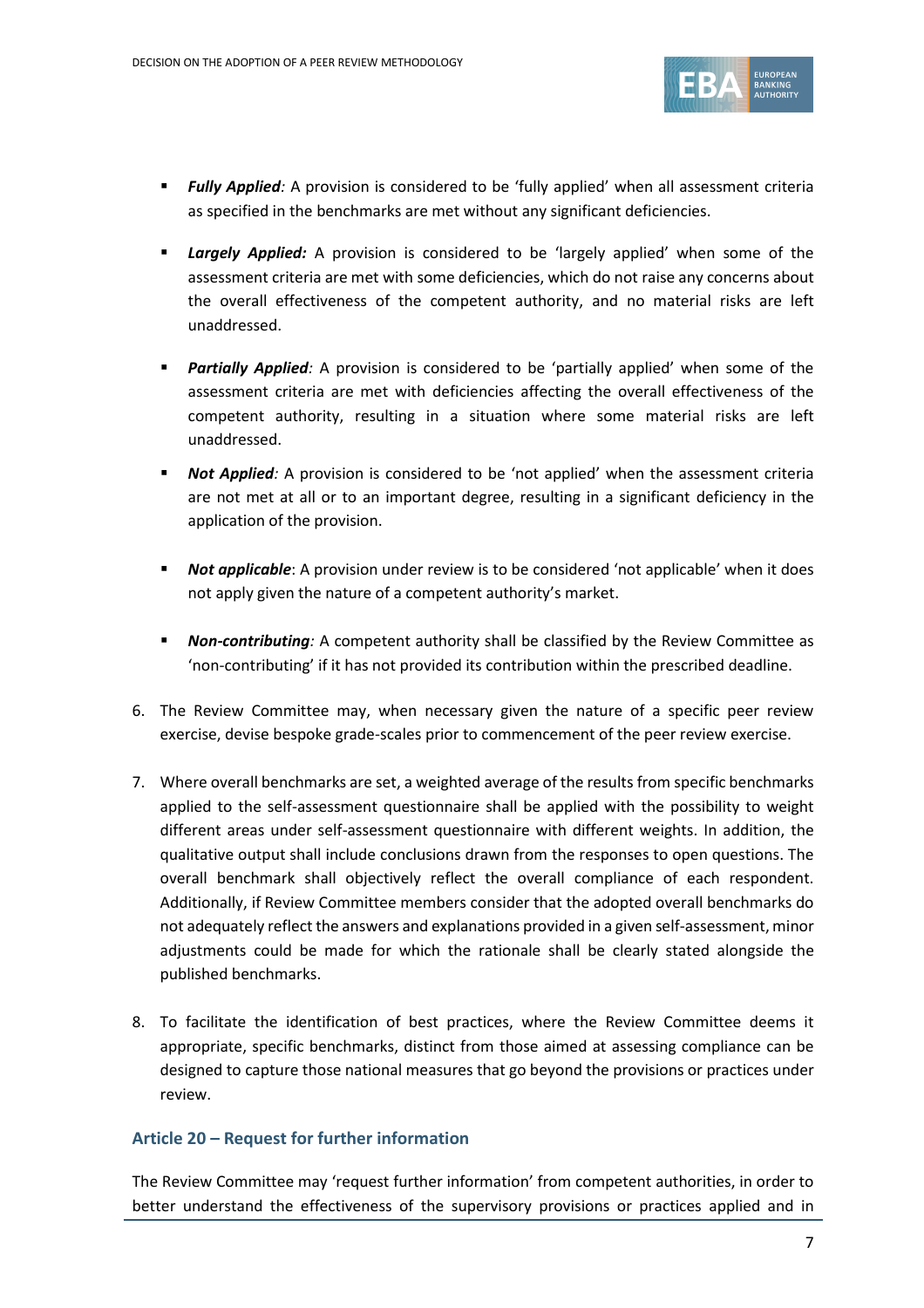

particular, those practices which exceed minimum compliance requirements. These information requests are intended to assist the Review Committee in the identification of best practices where they exist. Information provided in this context shall not be considered under the benchmarking process for assessing compliance.

# Title 3 – Self-Assessment Guidance and Procedure

#### **Article 21**

After approval by the Review Committee , the 'assessment criteria', 'questions', 'benchmarks' and possible 'requests for further information', shall be distributed to the competent authorities along with general guidance on how to complete the questionnaire. This guidance may include examples of answers. Each competent authority shall be required to complete the 'self-assessment', i.e. to provide answers to the 'questions' via the EBA web based tool.

#### **Article 22**

The time granted to competent authorities to complete the questionnaire shall be determined by the Review Committee and shall fairly reflect the scope and complexity of the project.

#### **Article 23**

If the Review Committee deems it appropriate, a workshop could be organised shortly after the final questionnaire has been circulated for completion, so as to ensure that the persons drafting the answers are given some contextual and practical information to assist in completing the questionnaire, to enable a common understanding of both the questions and of the expected level of detail sought.

#### **Article 24 – General principles for completing self-assessment questionnaires**

- 1. Each question shall be answered, even if the supervisory provision or practice has not been applied ('comply or explain approach') and any information required must be provided.
- 2. 'Questions' left unanswered will be classified 'non-contributing' and may lead to a statement of 'non contribution' as regards the overall assessment.
- 3. If a supervisory provision or practice is not applicable, the competent authority shall state the reason for its non-applicability. In such cases, the supervisory provision or practice shall be classified as 'not applicable'. 'Not applicable' answers shall not be taken into account for benchmarking purposes.
- 4. If a supervisory provision or practice has been applied, either in full or partially, the competent authority shall provide sufficiently detailed information on the relevant implementing measures, considering that peer review aims at identifying compliance and convergence in practice and not solely from a legal perspective. Any derogation from an implementing measure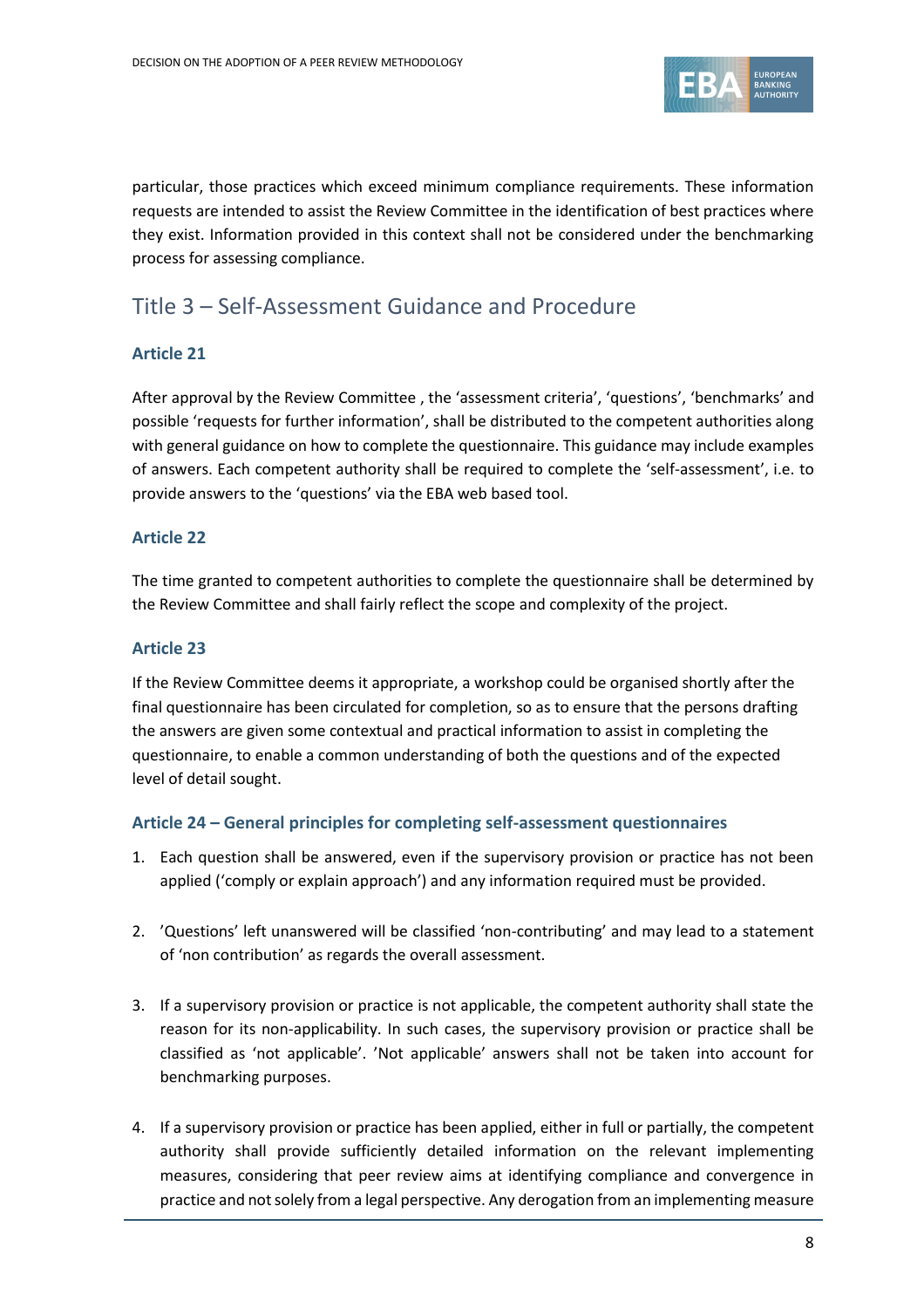

or any possibility for issuing a waiver from the 'requirement' shall be stated explicitly, together with the rationale for any such exemption, and shall be taken into account in the selfassessment.

- 5. 'Implementing measures' shall be interpreted broadly and may include for example: legal requirements, guidelines, rules, principles, internal policies or procedures of competent authorities.
- 6. If an implementing measure is not in force, but has already been adopted, and there is a concrete date of its coming into force within a reasonable period of time after the peer review exercise has started, it shall be assessed as if it had been in force at the time of the selfassessment. The Review Committee shall establish what is considered a 'reasonable period of time' on a case-by-case basis. This period of time shall be established before the commencement of each exercise.
- 7. If an implementing measure relating to the supervisory provision or practice subject to peer review is in the process of being drawn up, this fact has to be stated, provided that the implementing measure is already in a concrete stage (e.g. a proposal to parliament or publication of a consultation paper).
- 8. If a supervisory provision or practice has not been fully applied, the competent authority must state, as a minimum, the reason for the non-full application, and, if applicable, the action taken so far to achieve full application, and the proposed timing of full application.

#### **Article 25 – Formal consistency check**

- 1. Each competent authority is responsible for the accuracy and completeness of the information provided.
- 2. The Review Committee shall perform an initial review of the responses contained in the 'selfassessment questionnaires' submitted by competent authorities in order to ensure that there is an acceptable and consistent level of completeness (from a substance point of view) of the responses across all competent authorities. Where necessary, competent authorities may be requested to provide clarification and / or further explanation regarding their responses and also may be requested to update the responses in the 'self-assessment questionnaire' and resubmit these within a stated timeframe.
- 3. If a competent authority does not cooperate or does not meet the prescribed timeframes, the Chair of the Review Committee shall ask the relevant competent authority to explain the reasons of this non- cooperation and shall set a deadline for compliance. If said deadline expires without compliance, the peer review exercise shall continue without the input of this competent authority and any published results shall be accompanied by a statement that the particular competent authority has been classified as 'non-contributing'.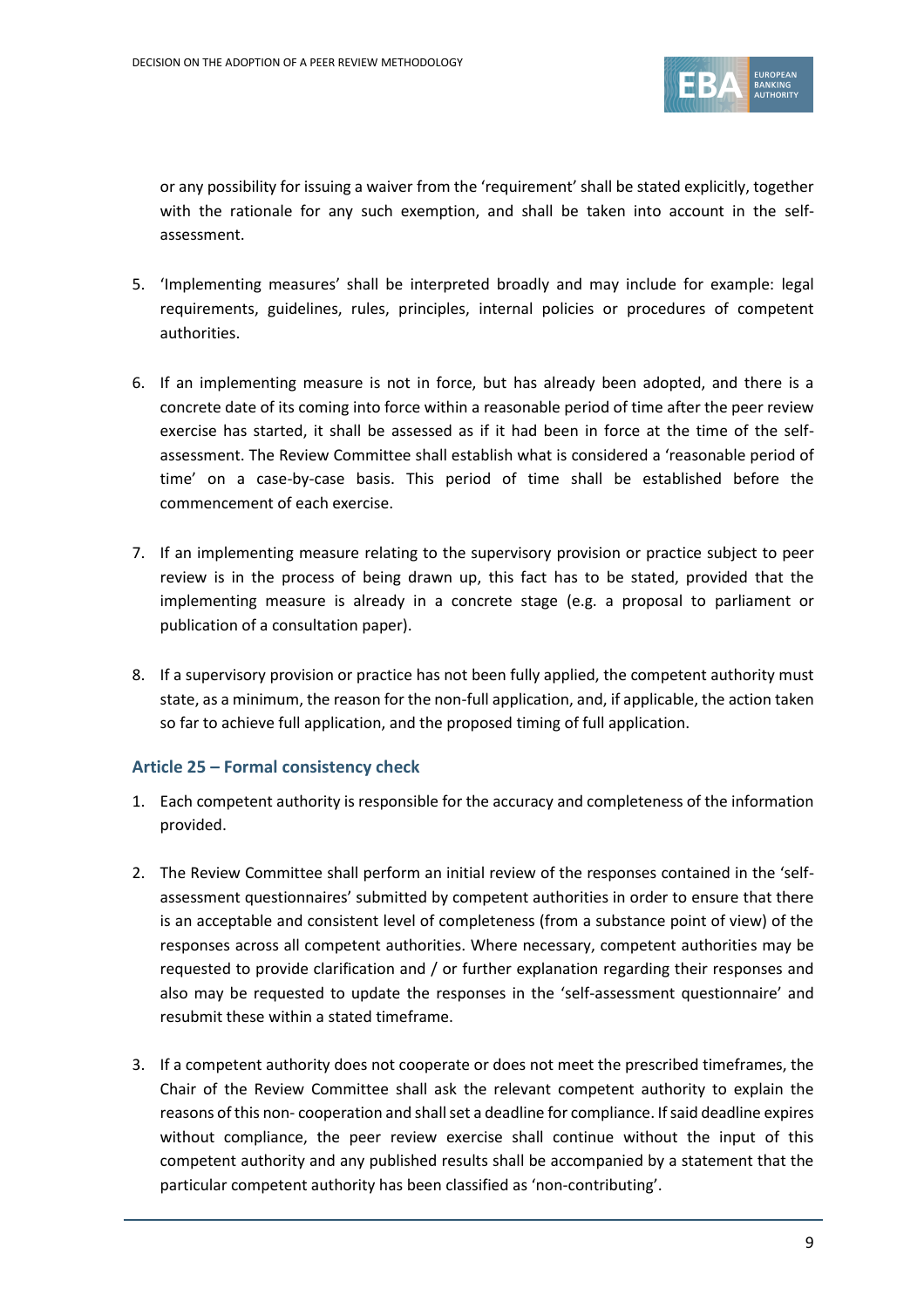

- 4. The EBA staff shall also prepare a paper, setting out the information that each competent authority has included in the self-assessment but classified as confidential for publication purposes. In the event that there are differences between such information and the categories of information defined as confidential according to article 22 of this document, the EBA staff shall discuss the differences with the relevant competent authority. The EBA staff shall report the outcome of such bilateral discussions to the Review Committee. If the Review Committee agrees, for confidentiality reasons, this information will also be excluded from publication.
- 5. The benchmarking process shall be launched by Review Committees upon expiry of the deadline for completion of the questionnaire, on the basis of the answers provided via the EBA web based tool.
- 6. The benchmarking process shall recognise that the assessment criteria can be met in various ways. Each grade-scale assigned by the Review Committee shall be accompanied by supporting commentary and the final output shall place emphasis on both the grading and the associated commentary.

### **Article 26 – Publication relating to the self-assessment exercise**

Before the review by peers starts, all the self-assessments may be made available on a named basis, on the 'restricted area' of the EBA website, together with individual responses of competent authorities.

# Title 4 – Review by Peers Procedure

#### **Article 27**

- 1. The 'review by peers' shall provide an independent, objective and consistent assessment of competent authorities on an individual and comparative basis. It involves the Review Committee's assessment of competent authorities' implementation of and convergence in supervisory provisions or practices based on the self-assessments, the evidence provided and any further information received.
- 2. The transparency, objectivity, accuracy and analytic quality of the work are essential to the effectiveness and credibility of the peer review.
- 3. The assessment undertaken during a peer review shall be comprehensive and in sufficient depth to permit an informed judgement on whether criteria are fulfilled in practice, not just in theory.
- 4. A review by peers shall typically follow the submission of the self-assessments by competent authorities, however where appropriate, the Review Committee may determine that a review by peers would not further the achievement of its objectives. Where the Review Committee makes such a determination, it shall seek approval from the Board of Supervisors to discontinue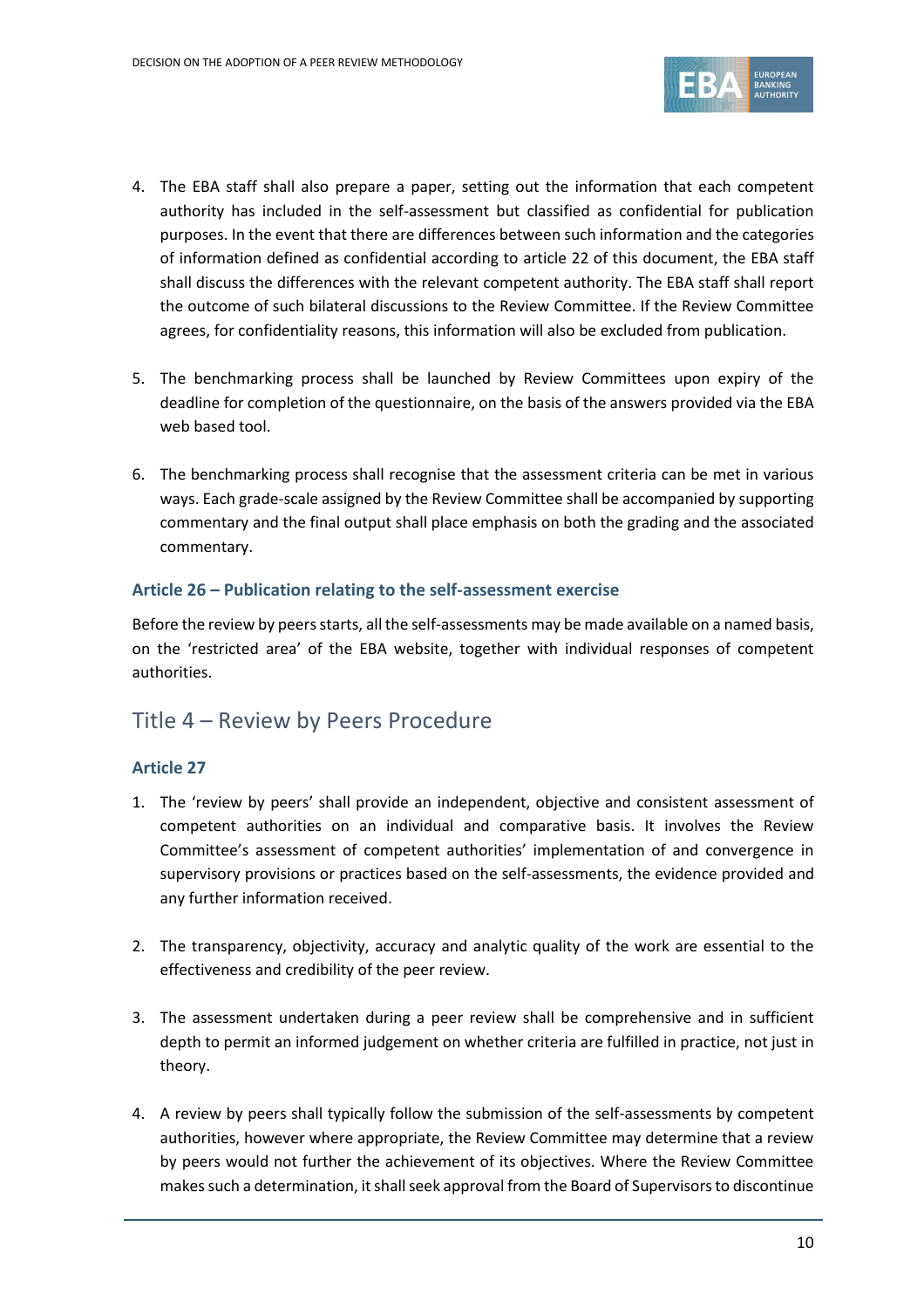

the exercise prior to commencement of the review by peers phase. The Review Committee shall determine the appropriate format of any final peer review report on a case-by-case basis taking into account Article 9 of the Peer Review Decision and shall consult the Management Board regarding the format in order to ensure consistency with other peer review reports and to ensure a level playing field. To the extent possible, the final peer review report of the Peer Review Committee shall follow a standardised format which will comprise an executive summary, an analytical section and a recommendations section (e.g. to the EBA or to the European Commission for improvements of legal acts or supervisory approaches) including where applicable, identification of best practices.

5. Their final peer review report shall be submitted to the Board of Supervisors for adoption.

#### **Article 28 – Review by Peers Procedure**

- 1. The review by peers shall be conducted for all competent authorities simultaneously, in order to minimise the risk of uneven or biased results.
	- 2. To avoid conflicts of interests, a Review Committee member shall not participate in the review of his/her own competent authority or in the review of an authority which is in the same Member State as his/her own competent authority.
- 3. Subsequent to the formal consistency check of the self-assessments, the Peer Review Committee shall produce a report, highlighting possible answers or issues which require further investigation in order to assess the degree of compliance of each competent authority with the provisions or practices under review. In light of this preparatory work, the Peer Review Committee shall evaluate and where appropriate challenge the self-assessments, seeking feedback from the relevant competent authorities, and subsequently issue an opinion on degree of compliance.
- 4. When conducting the review by peers, the Review Committee may seek clarifications on the subject under review from the relevant EBA Standing Committees or Working Groups. The Review Committee may also invite competent authorities to provide additional clarifications.
- 5. The Review Committee may seek information from external parties on specific issues, provided that the confidentiality of its work is appropriately safeguarded.
- 6. Before expressing views on specific problems encountered by individual authorities and recommending ways for achieving full implementation by the relevant competent authority, bilateral discussions on this issue shall take place between the Chair of the Review Committee and the relevant competent authority. The explanations and further details received from the competent authority shall be submitted to the Review Committee for consideration.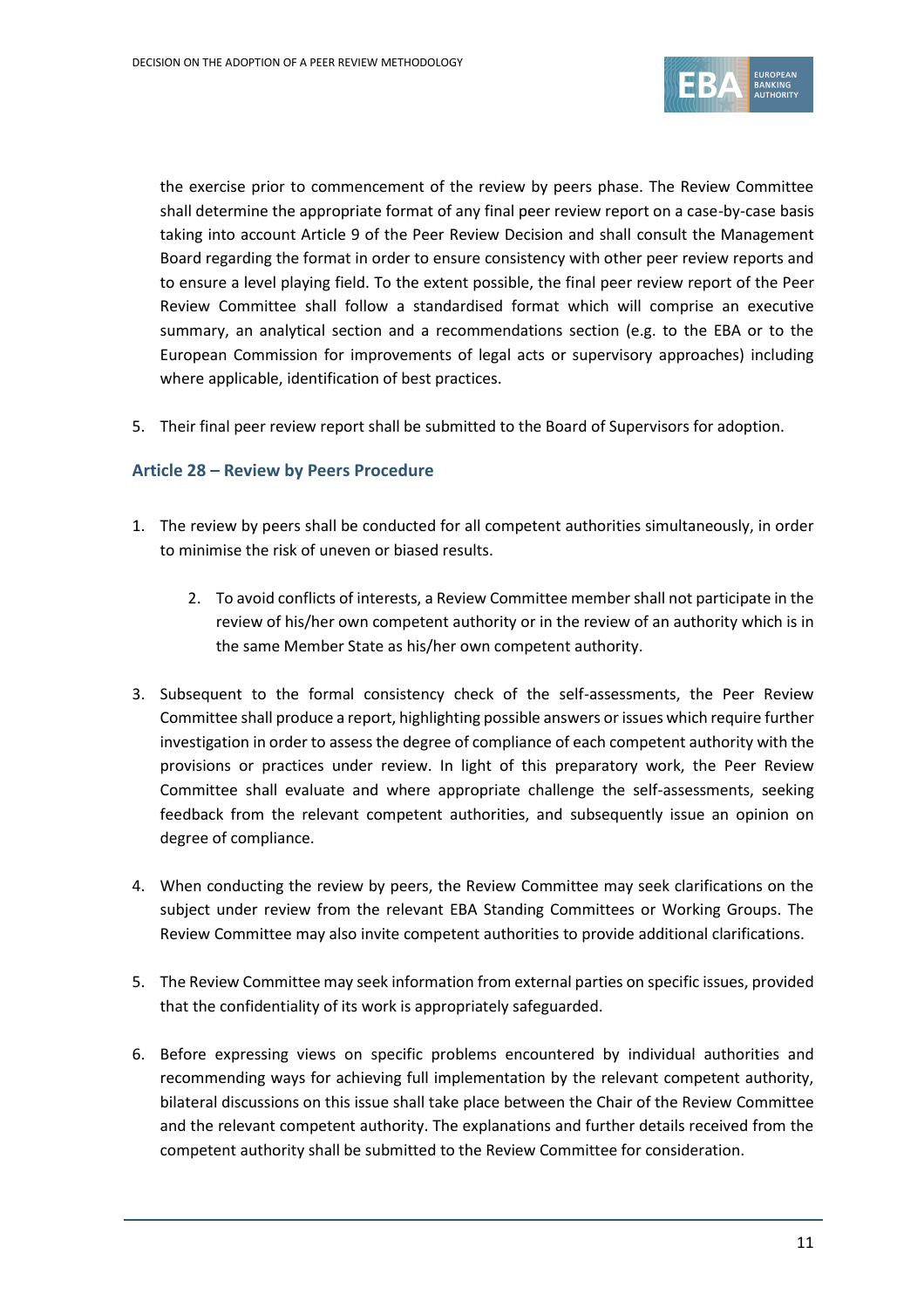

# Title 5 – Final Peer Review Report

### **Article 29 – Content**

- 1. For each peer review exercise, a peer review report with the reasoned main findings of the review shall be prepared. The final peer review report on the Peer Review exercise shall summarise the project and its outcomes and where applicable identify best practices. Where appropriate, developments and/ or, improvements occurring since the end of the reference period shall also be noted. That report may include, without prejudice to Article 2 and 21 of the Peer Review Decision:
	- explanations and indications of the follow-up measures that are deemed appropriate, proportionate and necessary as a result of the peer review;
	- **the extent to which competent authorities apply specific supervisory provisions, achieve** convergence in supervisory practices and consistency in supervisory outcomes;
	- **the measures that competent authorities not applying specific supervisory provisions and** not achieving consistent supervisory outcomes, intend to take to correct the situation or to adopt a more convergent supervisory practice;
	- views on specific problems encountered by individual competent authorities and where appropriate recommendations for achieving full implementation by the relevant jurisdictions;
	- the reasons for inconsistencies or general problems in the implementation of Union law, regulatory and implementing technical standards, guidelines or recommendations, and in the implementation of commonly agreed supervisory practices and the achievement of consistent supervisory outcomes.
- 2. Any Review Committee member who objects to a specific issue in the final report which refers to his/her own competent authority or Member State shall not block the submission of the final report to the Board of Supervisors, and may provide explanations to be annexed to the report, before its submission to the Board of Supervisors.
- 3. The follow-up report after two years of the publication of the peer review report shall include explanations and indications of the follow-up measures that are deemed appropriate, proportionate and necessary as a result of the peer review.

#### **Article 30 – Consultation**

1. The review committee shall consult the Management Board when drafting the peer review report in order to maintain consistency with other peer review reports and to ensure a level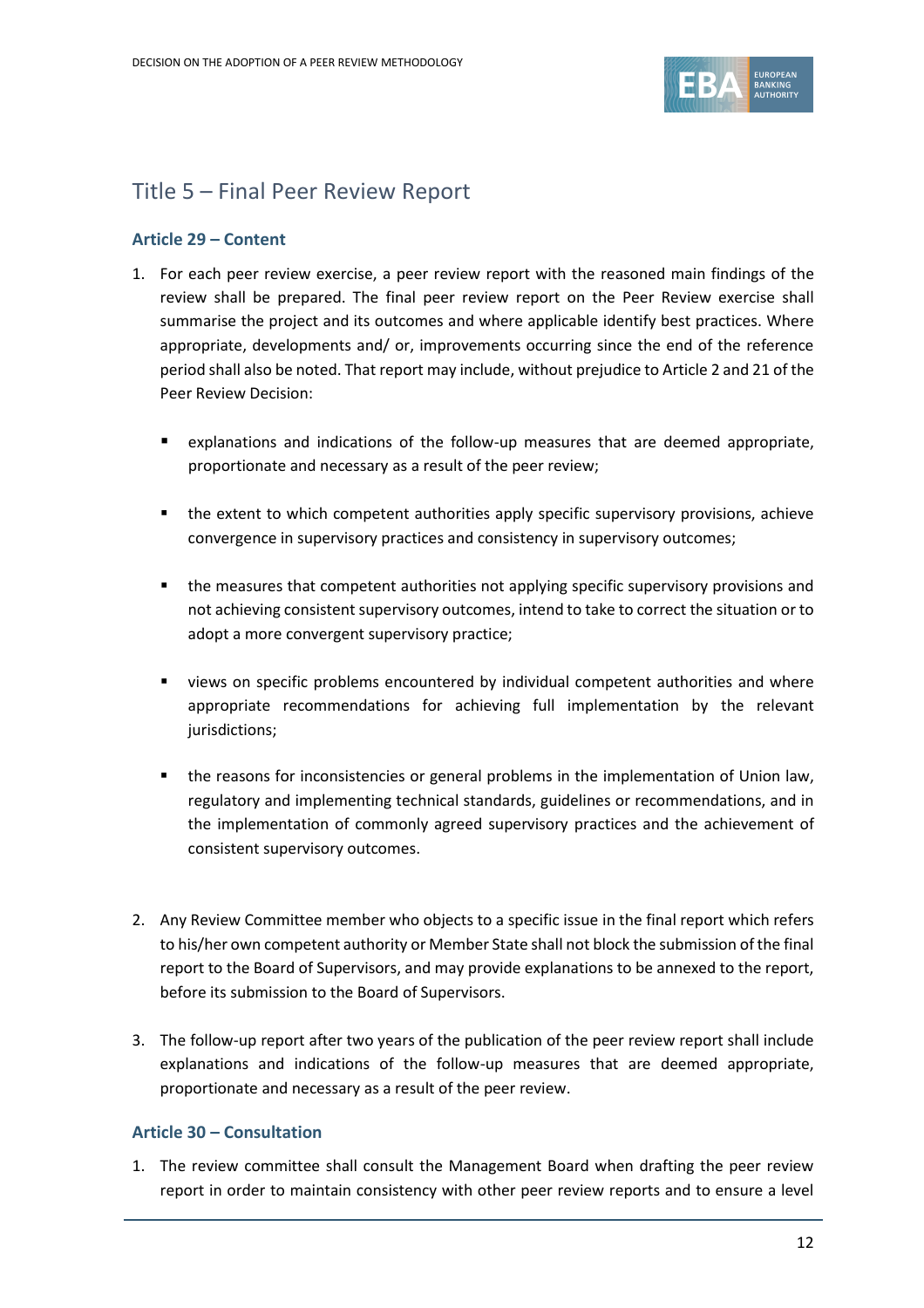

playing field. The review committee shall take the comments of the Management Board into account unless it considers that it is not appropriate to do so.

- 2. The review committee shall then consult the competent authorities subject to the peer review on the reasoned main findings of the peer review. The review committee shall take the comments received into account where it considers that it is appropriate to do so, taking into account in particular the need to ensure a level playing field.
- 3. The Chair of the review committee shall then present the peer review report to the Board of Supervisors for comments. The review committee shall take the comments received into account where it considers that it is appropriate to do so, taking into account in particular the need to maintain consistency with other peer review reports and to ensure a level playing field.

#### **Article 31 – Adoption by the Board of Supervisors**

- 1. Once endorsed by the Review Committee, the final peer review report shall be submitted to the Board of Supervisors for adoption.
- 2. Where applicable, the Chair of the Review Committee shall highlight to the Board of Supervisors any significant difficulty encountered. In the event that there is a dissenting opinion, as described in paragraph 29(2) of this document, it may be presented to the Board of Supervisors by the Review Committee member concerned.

#### **Article 32 – Best Practice**

- 1. The Review Committee shall identify best practices developed by competent authorities.
- 2. Best practices are those which can facilitate compliance and achievement of the objectives of the respective provisions under review and whose adoption might be of benefit for other competent authorities.
- 3. Best practices do not have any normative or binding character and are not intended to disqualify other practices or forms of implementation that may be more suitable for a specific jurisdiction.
- 4. The Review Committee should, where appropriate, consult the experts within relevant EBA Working Groups, as part of identifying best practices. The Review Committee shall take into consideration the 'experts' opinions.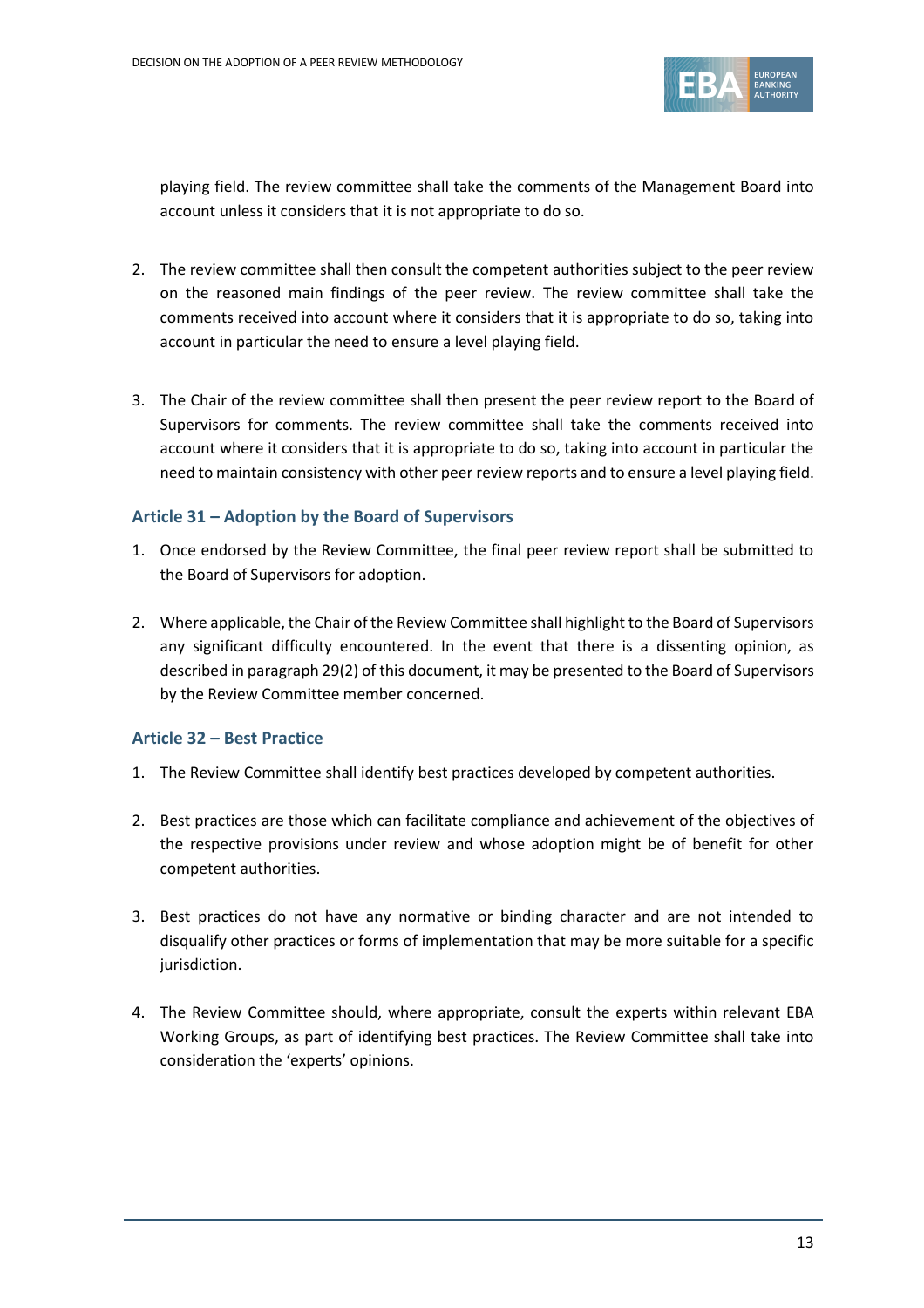

# Title 6 – Follow up measures

### **Article 33**

- 1. Following the completion of a peer review, and upon proposal by the Review Committee and approval by the Board of Supervisors, individual progress reports (presented in a standardised format) may be requested of the competent authorities that have been the subject of the peer review. The frequency and necessity of the progress report may vary, taking into account the significance of the non-compliance, divergence of practices or any other problem or deficiency of the particular jurisdiction, as reflected in the findings of the Review Committee exercise. The planned peer review work plan and associated resourcing requirements shall also be taken into account when considering the nature of any proposed follow up work.
- 2. The Review Committee shall, according to an agreed timeline, present a summary of the progress reports of competent authorities to the Board of Supervisors. This report shall highlight potential delays in implementation of the corrective action agreed to be taken by the competent authority and also propose appropriate responses to such situations.
- 3. The report(s) shall continue to be requested from competent authorities as long as deficiencies identified during the relevant review remain to be addressed, and are requested by the Board of Supervisors.
- 4. On the basis of a peer review, the Review Committee may propose additional follow-up measures. The follow-up measures may be proposed in the form of guidelines and recommendations pursuant to Article 16 and opinions pursuant to Article 29(1)(a) of the EBA Regulation.

# Title 7 – Follow-up report

#### **Article 34**

- 1. Two years after the publication of the peer review report a Review Committee shall prepare a follow-up report and submit the follow-up report for adoption to the Board of Supervisors.
- 2. The follow-up report shall include an assessment of, but shall not be limited to, the adequacy and effectiveness of the actions undertaken by the competent authorities that are subject to the peer review in response to the follow-up measures of the peer review report.
- 3. The review committee shall carry out the consultations set out in Article 30 on the follow-up report.